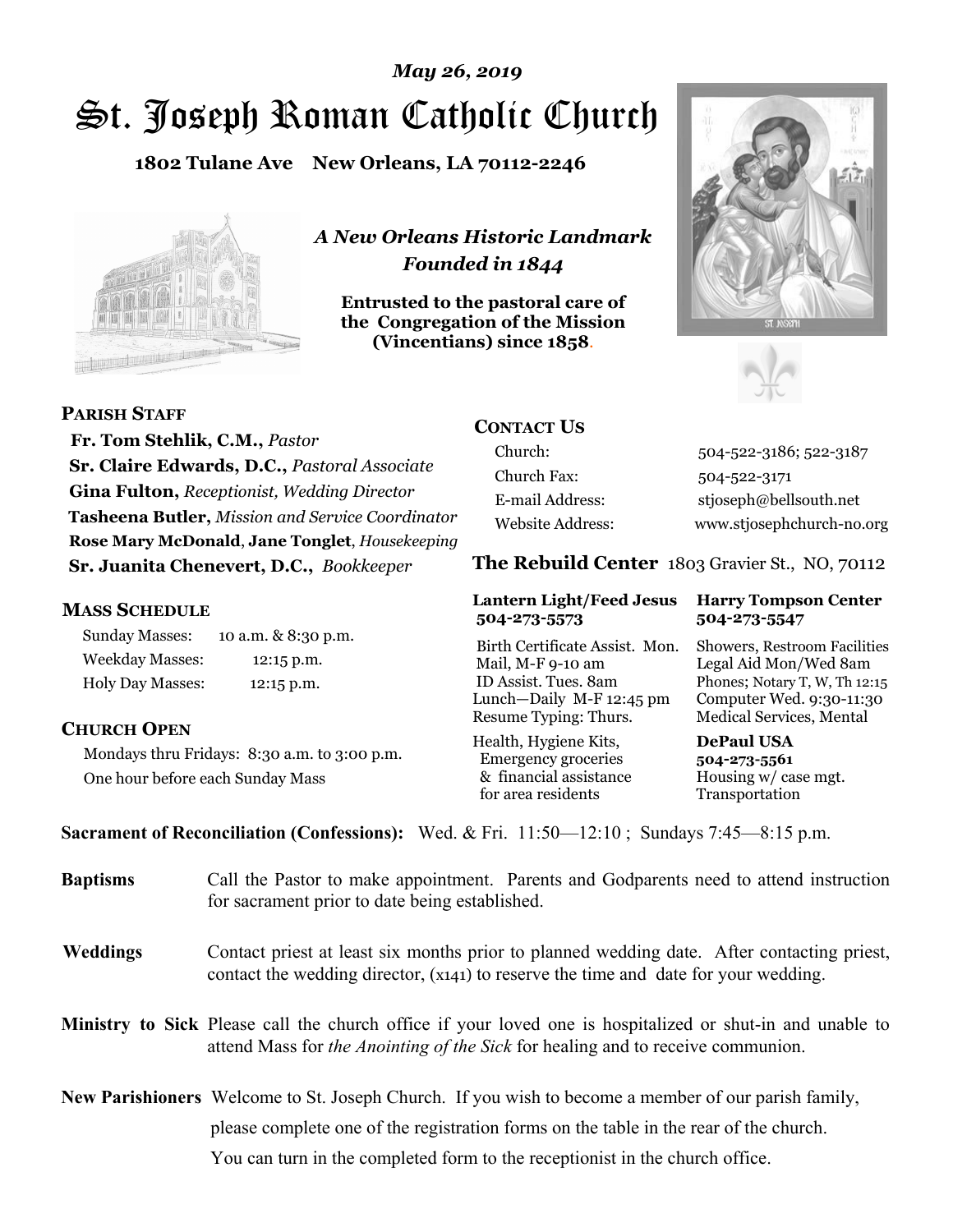# **Fifth Sunday of Easter** MMonday, May 20,



 **10:00 am** *St. Joseph Parishioners and Benefactors*

 **8:30 pm Gwen Sincere +; Joseph Morales, Jr. +; Bell Sisters +; Claire Scheyd +**

| Monday, May 27, 2019—St. Augustine of Cantebury            | <b>READINGS FOR THE WEEK</b>                                                       |
|------------------------------------------------------------|------------------------------------------------------------------------------------|
| 12:15 p.m. Closed Memorial Day                             | <i>May 26,</i> One in Faith $\#1022$<br>Sunday,                                    |
| Tuesday, May 28, 2019—St. Christopher Magallanes & Comp.   | Monday: Acts 14:5-18; Ps 115:1-16; Jn 14:21-26                                     |
| 12:15 p.m. Dolores Joseph +                                |                                                                                    |
| Wednesday, May 29, 2019—St. Rita of Casia                  | Tues.: Acts 14:19-28; Ps 145:10-21; Jn 14:27-31                                    |
| 12:15 p.m. Clifford Stehlik +; William Duell; Thanksgiving | Wednesday: Acts 15:1-6; Ps 122:1-5; Jn 15:1-8                                      |
| Thursday, May 30, 2019—40 Days after the Resurrection      | Thurs.: Acts 15:7-21; Ps 96:1-3, 10; Jn 15:9-11                                    |
| 12:15 p.m. Angelique Cronin +                              | Friday: Acts 15:22-31; Ps 57:8-12; Jn 15:12-17                                     |
|                                                            | Sat.: Acts 16:1-10; Ps 100:1b-3, 5; Jn 15:18-21                                    |
| Friday, May 31, 2019-<br>12:15p.m. Vonnie Hance            | Sunday: Acts 15:1-2, 22-29; Ps 67:2-3, 5, 6, 8;<br>Rv 21:10-14, 22-23; Jn 14:23-29 |

**YOUR PRAYERS ARE ASKED FOR THE FOLLOWING PARISHIONERS , WHO ARE IN NEED OF HEALING:** 

 Anthony Blaise, Clarke Bordelon, Lawrence & Mamie Brown, Cheryl Butler, Angelle Campbell; John Caron, John & Kathleen Gebbia, Sylvia Daily-Powell, Joseph Delay, Bernardine Dupre, Terry Eggleston, Linda Elwood, Heather Faircloth, Frances Fiegler, Darrell & Ramona Ford, Mark Eiserloh, Shirley Gaither, Roselyn Hansen, Sarah Hollier-Watkins, Marvin Johnston, Jim Karam, Bill Kroetz, Ken Kussman, Nowell Lacking, Landy Lanza, James Leung, Andrew Marino, Sara Marino, Priscilla Martin, Karen McCoy, Hazel McMiller, Donna Moore, Susan Orkus; Tina Roderfeld, Irelia Robinson; Bernie Saul; Pippy Sanders, Anita Schexnayder; Louise Sonnier, Mel & Gaspar Schiro; Theard Simms, Fr. Tom Stehlik, CM, Malcolm Taylor, Jane Tonglet, Fritz & George Tripkovich, Georgiana Prevost, Marion Vaughn, Frank Varela, Sr.,

Juanita Ware, Cathleen Ward, Warren Webster, Helen Wilson, Mary Willis, Lynn Williams, Charlie & JoAnn Slocum.

### **SANCTUARY CANDLE AND MASS INTENTIONS**

 The Sanctuary Candle is burning this week to pray for the eternal rest of **Angelique Cronin.** To reserve a date to burn the Candle in memory of someone or for a special intention, please call the church office (522-3186). The Sanctuary Candle offering is \$15 for one week. The offering for Mass intentions is \$5.00 per Mass.

# **Sunday March 25, 2019 Mission Appeal: Diocese of Sivangangi, India**

 south central India on July 3, 1987. Made up of a population of more than 2.5 million people, and Today we welcome Fr. Suvakin Arulandu. Pope John Paul II created the mostly rural Diocese in almost 200,000 Catholics, it is a farming and fishing area that has been suffering due to a five year drought has made life very hard on its residents.

Today, the diocese has 82 parish centers, 752 mission stations about 155 diocesan clergy, 60 religious order priests and over 435 religious men and women serving at various religious and educational institutions in the diocesan region.

Sivagangai Multipurpose Social Service Society (SMSSS) the official organization of the diocese for social action is deeply committed to the welfare of the poor and the oppressed regardless of caste or creed. SMSSS has organized 850 Self Help Groups for the emancipation of the poor women. Programs such as capacity building, watershed management, herbal promotion, legal awareness, RTI (Right to Information Act), Promotion of ecology against global warming, organic agriculture, skill trainings for the youth, welfare programs for the bonded laborers, physically challenged, housing and HIV/AIDS are provided.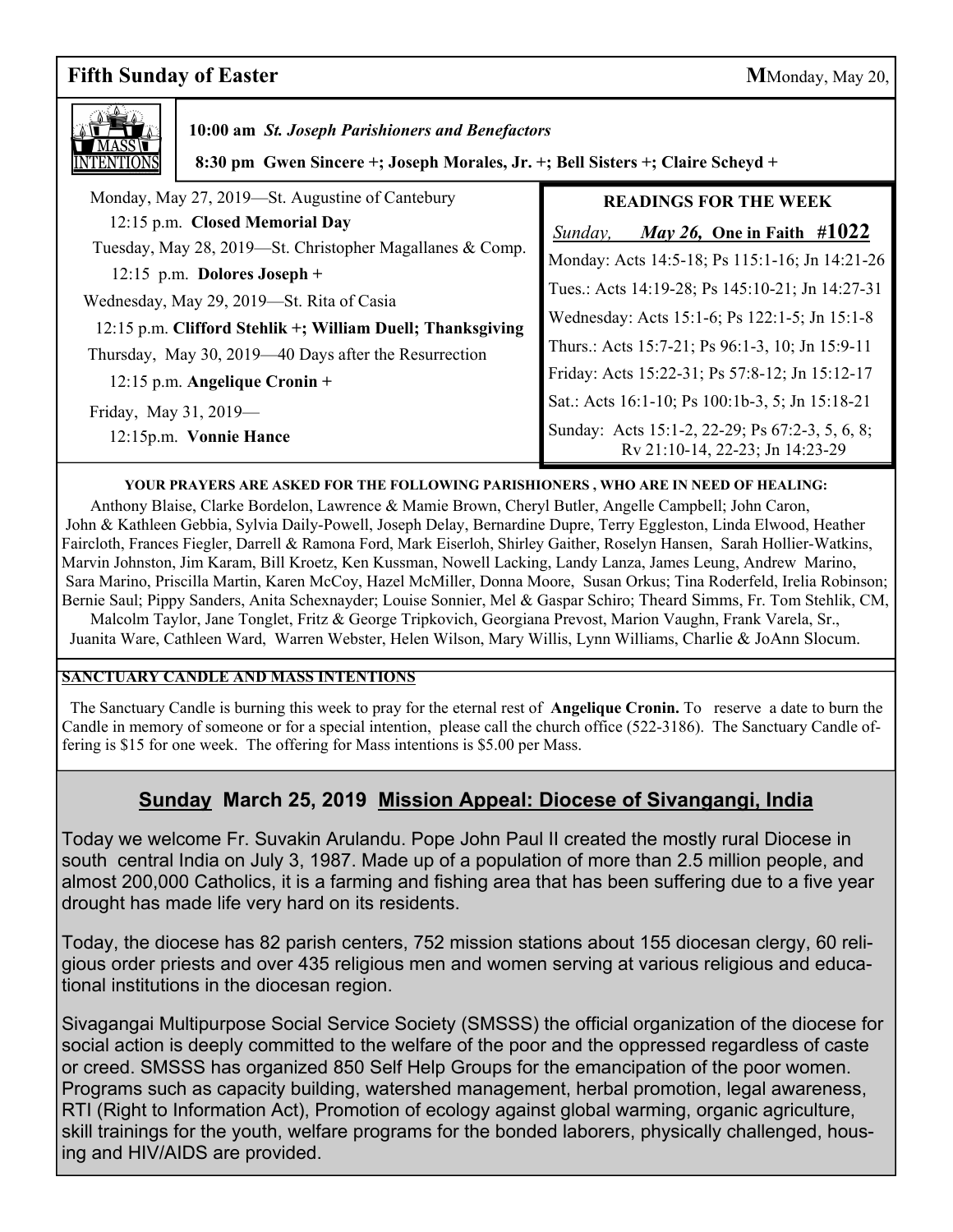May the peoples praise you, O God; may all the peoples praise you! *— Psalm 67:6*

# *PARISH CALENDAR*

26 May **Sunday–** Mission Appeal—Diocese of Sivangangai, India

### **TREASURE & STEWARDSHIP**

 **Sunday, May 19….….….....\$ 4,470.00** 

27 May *Church closed for* **Memorial Day**

Ξ

 *Thank you for your generosity!* 

**Mass for God's Special Children** will be celebrated at St. Francis Xavier Church on Sunday, June 2, 2019 at 2 pm.

**Priesthood Ordinations**: Please pray for: Douglas Michael Busch, Daniel Steven Darmanin, David Michael Frank, Jr., Andrew Octavio Gutierrez, Daniel Chinedu Okafor, Leon Keller Poche, Jr., Andrew Charles Rudmann, and Damian Patrick Zablocki who will be **ordained to the priesthood** for the Archdiocese of NOLA this Saturday, June 1 at 10 am.

**St. Louis Award Recipient** Congratulations and thanks to Mr. Bill Habeney, who received the St. Louis Award last Sunday on behalf of St. Joseph Church. Bill regularly gives tours of the church, is our resident artist and historian, has been instrumental in the restoration of the pipe organ and mural and been a member since he was a boy and attended St. Joseph School where he received the Eucharist, was confirmed and married to his wife, Judy. God bless you Bill!



# **Pope Francis'** *May* **Intention**

 **Doctors and their Collaborators in War Zones** For doctors and humanitarian collaborators in war zones, who risk their lives to save the lives of others.

 **Prayers and Congratulations to the newly ordained deacons:** 



Sylvester Ugbada Adoga, Kesiena Dennis Obienu, Luis Carlos Duarte González, John Daniel Yike and Luis Carlos Valencia Osorio

### **TODAY'S READINGS**

**First Reading** — The question of whether circumcision is necessary for salvation (Acts 15:1-2, 22-29).

**Psalm** — O God, let all the nations praise you! (Psalm 67)

**Second Reading** — John envisions the holy city, the new Jerusalem (Revelation 21:10-14, 22-23) .

**Gospel** — Peace I leave with you; my peace I give to you (John 14:23-29)

## **THE GIFT OF PEACE**

 "There arose no little dissension and debate." Did that happen at work this week? Most of us can recall run-ins with coworkers, even with the boss. Did it happen while socializing with friends? Go easy on politics, religion . . . even sports. At home? Even the most peaceful household experiences a little "give and take" now and then. So where was it that "there arose no little dissension and debate"? That tumultuous conflict occurred among our first Christian ancestors, disrupting the community life of the early church. But today's Acts of the Apostles shows how gracefully, the Holy Spirit, promised by Jesus in today's Gospel, helped the church achieve an unanticipated resolution. What evolved was that "reconciled diversity," often encouraged by Pope Francis and even envisioned in today's Revelation passage; and a wondrous experience of Jesus' promised Gospel gift: "Peace I leave with you; my peace I give to you."

### **CHARTER FOR THE PROTECTION OF CHILDREN AND YOUNG PEOPLE**

In response to the Charter for the Protection of Children and Young People from the United States Conference of Catholic Bishops, the Archdiocese of New Orleans continues to make the Hot Line available for anyone who has been hurt or sexually abused by anyone who works for the Church. The Hot Line continues to be available; the number is (504) 522-5019. In continuing our commitment to support and to heal, we invite and encourage individuals who have been hurt or sexually abused recently or in the past by clergy, religious or other employees of the Archdiocese to call our Hot Line and your message will be received confidentially by a mental health professional. Anyone can make a direct call during regular business hours to the Victims' Assistance Coordinator at (504) 861-6253.